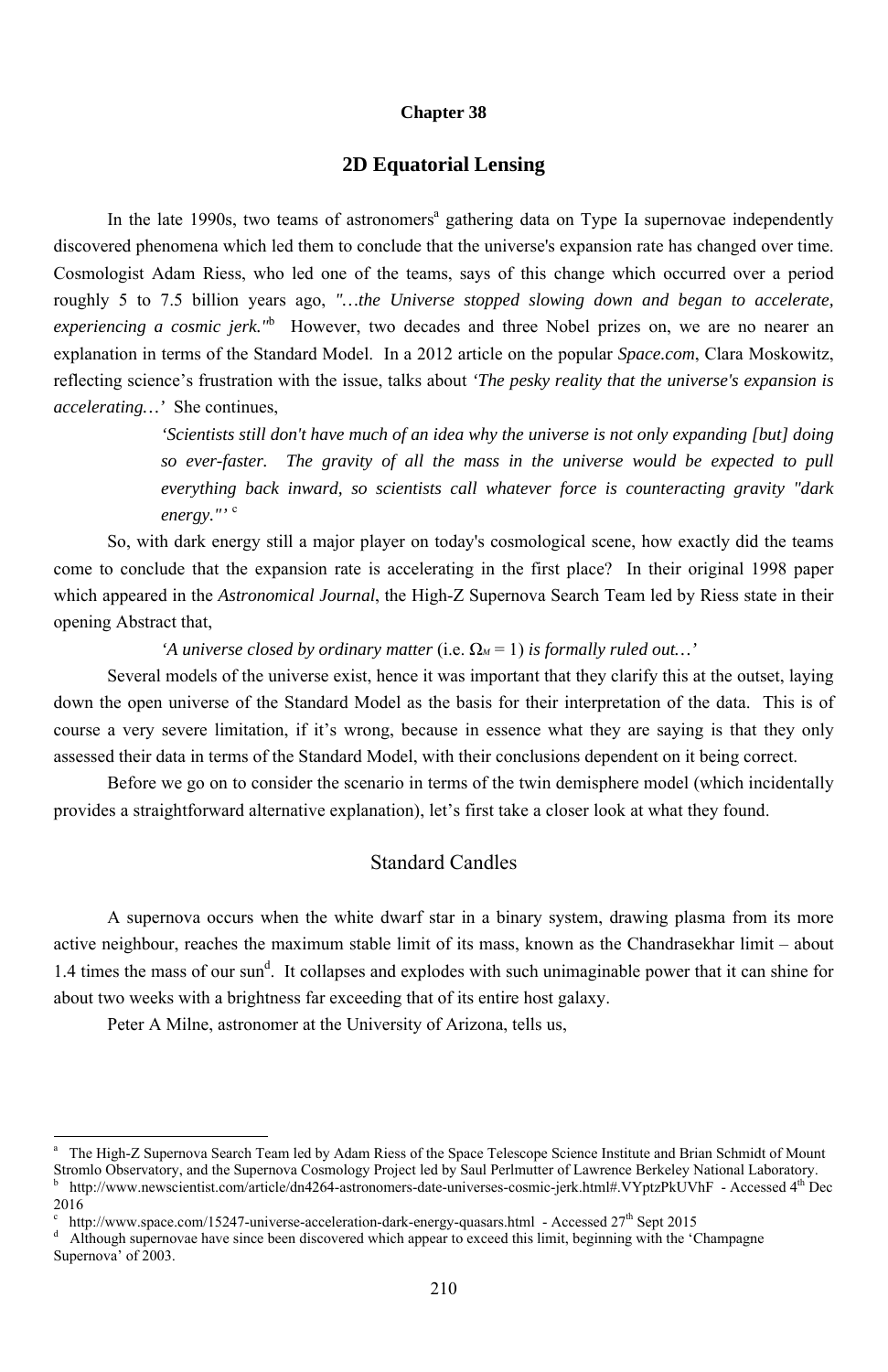*'Supernovae… are cosmic mileposts for astronomers, in particular a class of such phenomena known as Type Ia Supernovae. Their consistent brightness makes it possible to gauge distance in the cosmos.'* <sup>a</sup>

Type Ia supernovae (SNe Ia) are referred to by astronomers as 'standard candles' because, although they might happen anywhere in the universe, their properties may be calibrated as consistent. Unfortunately these tiny super-distant blinks in space occur on average at the rate of just one per galaxy/per century – and our telescopes have to catch them going off! Until methods of observation were developed in the mid-1990s involving the simultaneous monitoring of thousands of galaxies by scanning the sky with a co-ordinated host of committed enthusiasts with smaller telescopes, then bringing in the Hubble whenever one was found, statistical analysis was not possible due to the extreme rarity of the event.

Astronomers measure cosmological redshift  $(Z)$  in the spectra of distant objects; this is the extent to which light waves have been stretched into the red (low frequency) by the expanding universe through which they have passed and gives a figure for how long after the Big Bang they were released. Armed with knowledge of the consistent properties of supernovae, the teams plotted redshift against apparent magnitude (i.e. how bright objects appear). Writing for *New Scientist*, Sharmila Kamat summarises the independently obtained findings of both teams,

> *'Because the Universe is expanding, the light from the supernovae shifts towards the red end of the spectrum. The 1998 observations revealed that light from such supernovae appeared dimmer than their red shifts predicted…'* <sup>b</sup>

After the extensive survey and analysis of 16 distant and 34 nearby supernovae, the High-Z team explain that, by a process of *'comparing the apparent magnitudes of low-redshift SNe Ia with those of their high-redshift cousins'* an unexpected discrepancy was found between the brightness and redshift of the more distant supernovae, which implied that *'The distances of the high-redshift SNe Ia are, on average, 10% to 15% farther than expected…'* 

Put simply, if a supernova is dimmer than it ought to be for its redshift, both teams conclude that it must be farther away, therefore the universe's expansion rate must have changed over the light's journey, expanding differently at different times by passing somewhere around the middle of its lifespan from deceleration to acceleration. John Barrow tells us,

> *'They found that at large enough distances the expansion of the universe slowly changes gear from a state of deceleration, governed by an attractive gravitational force into one of acceleration driven by universal repulsion. This is exactly the behaviour expected of a cosmological constant.'* <sup>c</sup>

One month before results were announced, team leader Robert Kirschner expressed serious misgivings, emailing Riess with the words, *"In your heart, you know that this is wrong"*. The reply advised, *"Approach these results not with your heart or head, but with your eyes, we are observers after all"*<sup>d</sup> . Good advice for the observed dimming, but does it apply to the interpretation? An interpretation which has gone

b http://www.newscientist.com/article/dn4264-astronomers-date-universes-cosmic-jerk.html#.VYptzPkUVhF - Accessed 6th Oct 2015

<sup>-</sup>

<sup>211</sup>

a http://tucson.com/news/blogs/scientific-bent/arizona-prof-nobel-prize-supernova-finding-needs-tweak/article\_1cfbd7a6-f28e-56fa-b72d-ad55f42d40c4.html - Accessed 25<sup>th</sup> Nov 2015

c John D Barrow, *New Theories of Everything*, Oxford University Press 2008, P131

d Michael Brooks, *13 Things That Don't Make Sense*, Profile Books 2010, P24-25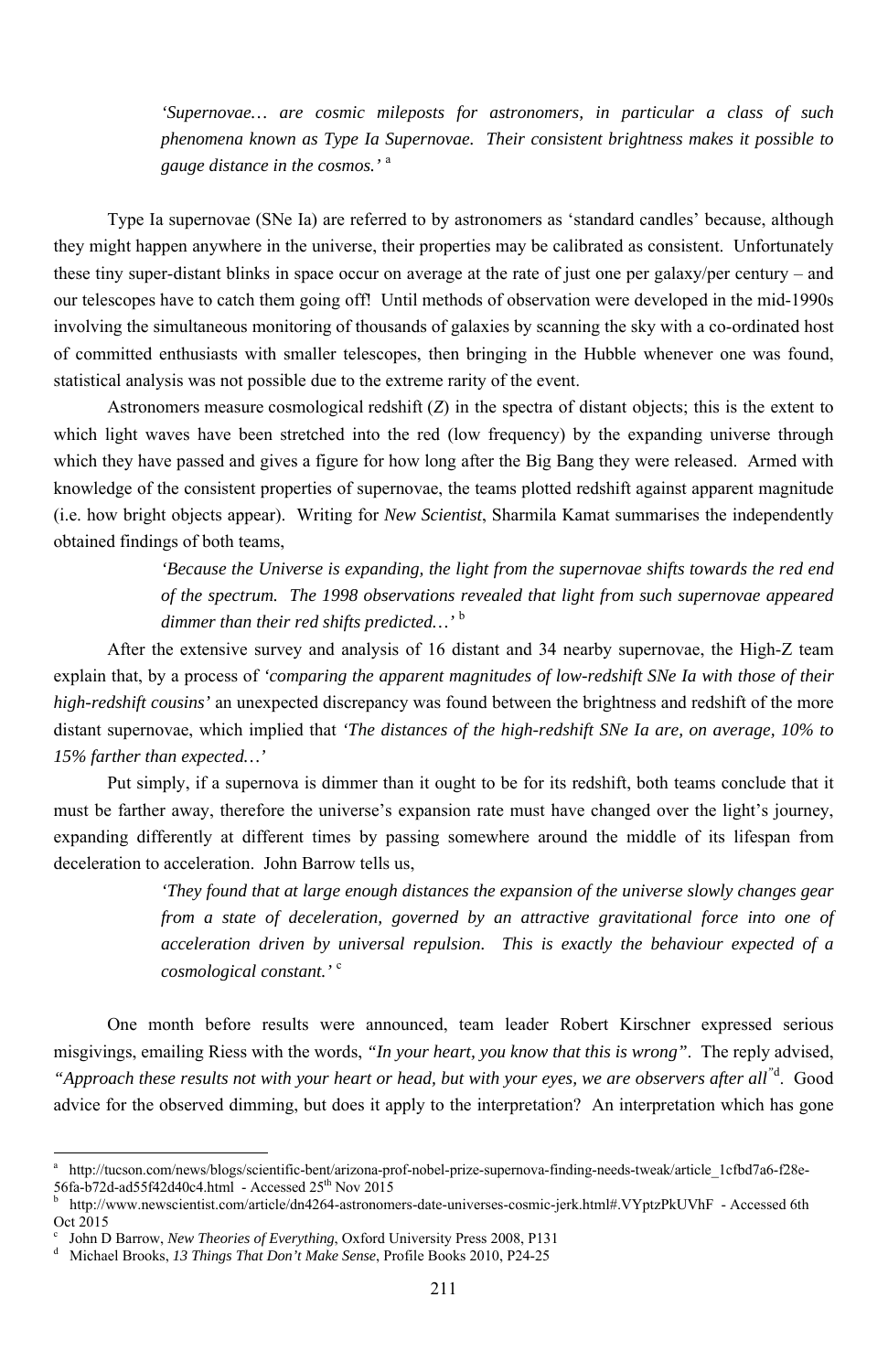on to electrify the scientific world with the 'certainty' of recent acceleration. Nobel Prizes were distributed in 2011 (Kirschner missed out), and this interpretation now stands as the orthodox view.<sup>a</sup>

To explain this inferred phenomenon dark energy was introduced, with physicists Andreas Albrecht and Constantinos Skordis of UC Davis describing in a 2000 paper how *'All attempts to account for acceleration introduce a new type of matter (the "dark energy" or "quintessence").'* <sup>b</sup> <sup>c</sup>

Victoria Jaggard of *National Geographic* explains that the idea behind dark energy,

*'…is tied to quantum mechanics, which predicts that even in the vacuum of space, particles are constantly winking in and out of existence, generating energy.'* <sup>d</sup>

*Hetdex*, a collaboration between eight of the world's leading institutions dedicated to nailing dark energy including Oxford University and the Max Planck Institute, quote Nobel laureate physicist Steven Weinberg on their index page as saying,

'Quintessence', in which dark energy may change over time to be either attractive or repulsive, is one of a number of models that include 'dark fluid', a model in which dark energy and dark matter are combined in a single framework. More recent proposals explore alternatives, such as cosmologist Syksy Räsänen's theory of 'walls and bubbles', of which *Wikipedia* maintains, *'The benefit is that it does not require any new physics such as dark energy.'*<sup>e</sup> 

Alas, even Räsänen himself does not consider the model likely. When all is said and done, science writer Stuart Clark summarises the real status of dark energy when he writes in 2014 that *'There is no natural explanation for it in any current theory in physics.'*<sup>f</sup>

No explanation, for something that no-one can find.

b <sup>b</sup> http://arxiv.org/pdf/astro-ph/9908085.pdf - Accessed 8<sup>th</sup> Jan 2017

*"Dark energy is not only terribly important for astronomy, it's the central problem for physics. It's been the bone in our throat for a long time."* <sup>g</sup>

The website continues,

<sup>-</sup>

h http://hetdex.org/dark\_energy/how\_find\_it - Accessed 27<sup>th</sup> Sept 2016

*'Since scientists don't know what dark energy is,.. they aren't searching for it directly – at least not yet. Instead, they will study its effect: the accelerating expansion of the universe, which has provided much of the evidence of dark energy's existence.'* <sup>h</sup>

The project is using the world's third largest telescope to put together a breathtaking 3D map of one million galaxies located between 9 and 11 billion light years away. From this they understandably have high expectations. However, many professionals still have their doubts… US science writer and astrophysicist Ethan Siegel asks,

a Although the prize is often described in the media as having been awarded for the discovery of the accelerating universe, or even dark energy, I believe the Nobel Committee were careful only to mention the light anomaly. Having said that, the longrunning refusal to award the prize to Vera Rubin for her 1970s discovery of the galaxy rotation problem – following on from Fritz Zwicky's 1933 observation of 'dark matter' – is said to be because she did not supply an interpretation.

 The term 'dark energy' was introduced to describe a universe-wide negative pressure overwhelming gravitation as the density of mass throughout the universe reduces with expansion. There are other indicators to the existence of dark energy, implied from the CMB and acoustic baryon oscillations, but it remains theoretical.

d Victoria Jaggard, *Physics Nobel Explainer: Why Is Expanding Universe Accelerating? National Geographic News*, 4th Oct 2011. http://news.nationalgeographic.com/news/2011/10/111004-nobel-prize-physics-universe-expansion-what-is-dark-energyscience - Accessed 6th Oct 2015

e https://en.wikipedia.org/wiki/Accelerating\_universe - Accessed 6th Oct 2015

f Stuart Clark, *The 20 Big Universe Questions*, Quercus 2014, P161

g http://hetdex.org/ - Accessed 2nd Dec 2015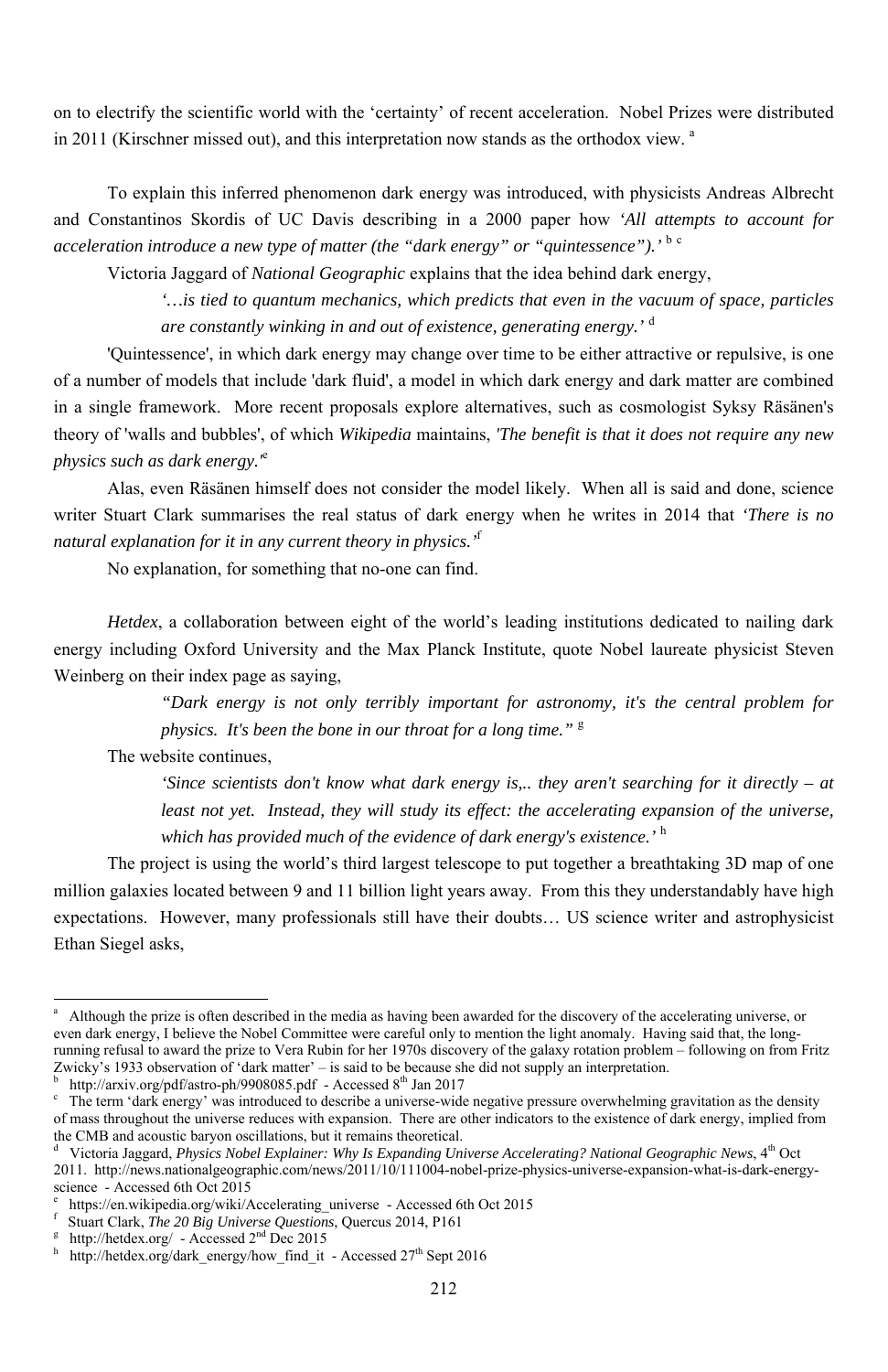*'Are we sure there isn't some new type of dust or some other light-dimming property (like photon-axion oscillations) at work here?'* <sup>a</sup>

With his question Siegel reminds us that the teams led by Adam Riess and Saul Perlmutter did not actually *discover* recent acceleration, and they certainly didn't *discover* dark energy; these are both inferred from the data<sup>b</sup>. What tends to be forgotten amid all the hype is that, in fact, what the original teams found was *a brightness anomaly*. Siegel strives for another cause of the light-dimming, one which might require a slightly less sledgehammer-to-nut approach. However none has been forthcoming.

# Gravitational Lensing

The extent of uncertainties out there mean that scientists already try different things in different scenarios – for example, astronomers may interpret redshift<sup>c</sup> differently depending on which model of the universe they are using. In addition, effects known as strong and weak lensing are the result of gravitation, with the most distant galaxies the victims of nearer objects which distort space like frosted glass, making them very hard to study and often requiring the introduction of software. And whilst this is being harnessed by astronomers for the purposes of observing light we might not otherwise see, it is also an all-pervasive nuisance. As the journal *Nature* cautions,

- Changing composition and behaviour over the early/late universe.
- The idea that General Relativity may behave differently over distance.

 $\degree$  A list of references in scientific papers, compiled between 1974-80 by HJ Reboul and ranging back to 1910, which details 772 anomalous (untrivial) redshifts – mainly from 1965-80 – generating a number of alternative theories, may be found at http://adsabs.harvard.edu/abs/1981A%26AS...45..129R - Accessed 8<sup>th</sup> Jan 2017

<sup>d</sup> http://www.nature.com/nature/journal/v469/n7329/full/nature09619.html - Accessed 27<sup>th</sup> Sept 2016

*'Future surveys will need to be designed to account for a significant gravitational lensing bias in high-redshift galaxy samples.'* <sup>d</sup>

It is expected that the James Webb Space Telescope, scheduled for launch in October 2018, will fill in many of the gaps in our knowledge. Powerfully equipped to study redshift, it should be able to see right out to the edge of the observable universe, which, in terms of the twin demisphere model, is as far as we will ever need!

# A Brightness Anomaly

All things considered, the universe is proving rather baffling to science at present, and so far impervious to a panoply of approaches involving:

• Changing expansion rates over the early/late universe.

-

However, the twin demisphere model offers an additional range of mechanisms which may be

# worthy of serious consideration – after all, the data already exists which will either fit the model or it won't.

b Inference and evidence are not the same. If recent acceleration was inferred, it cannot logically be considered to have *'provided much of the evidence of dark energy's existence', as Hetdex assert.* 

a https://medium.com/starts-with-a-bang/ask-ethan-83-what-if-dark-energy-isn-t-real-dd8b0a776704#.fvvxuztvh - Accessed 25th Nov 2015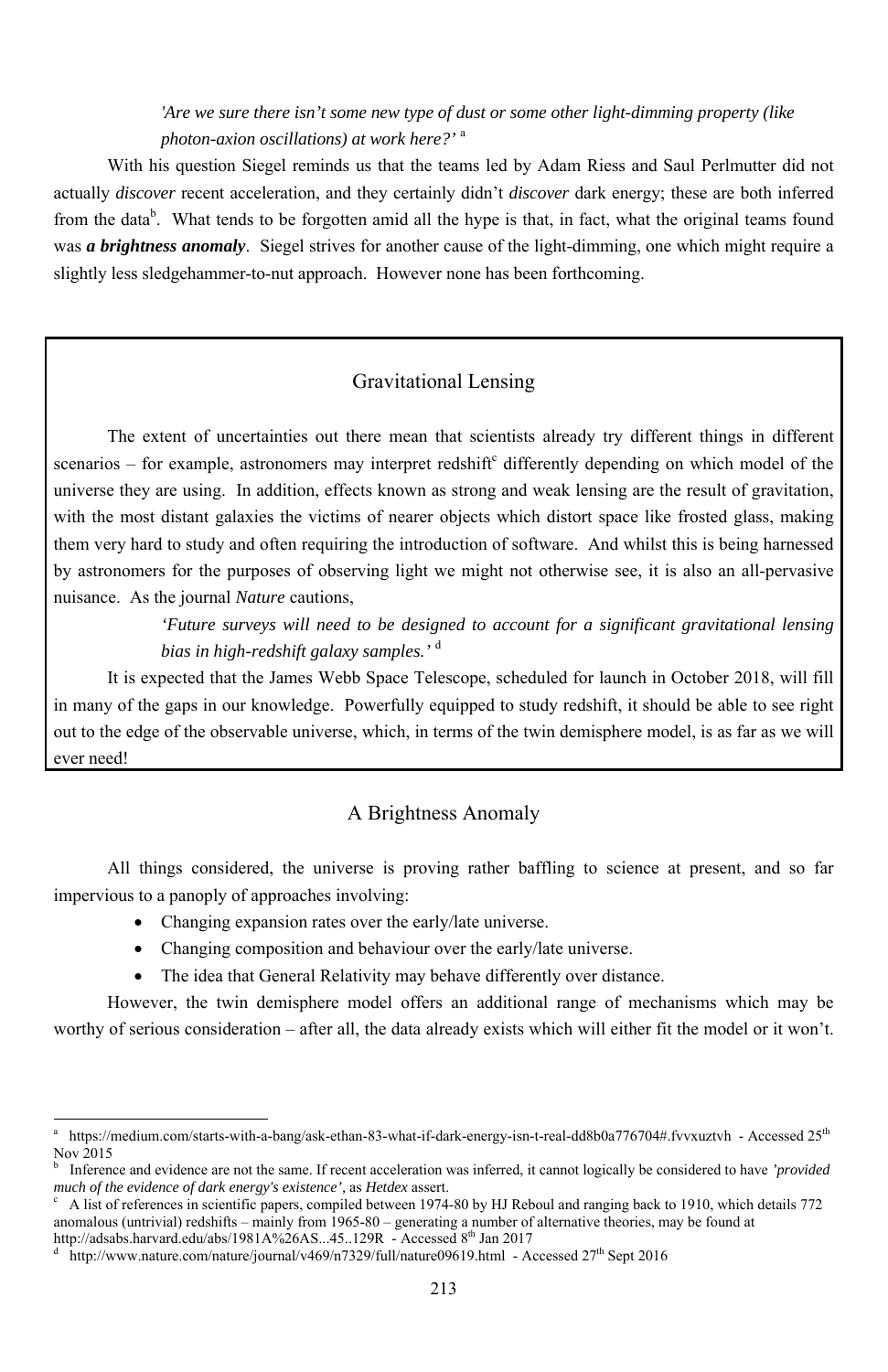In an age in which billions of dollars are lavished on increasingly precise detectors<sup>a</sup> this should at least spare Eddington the expense of another trip to the island of Principe!

Although *Hetdex* confidently inform us that *'…the accelerating expansion of the universe… has provided much of the evidence of dark energy's existence'*, we must remember that recent acceleration is not, in and of itself, 'evidence', but was merely *posited* by the teams to explain the evidence of the brightness anomaly. Princeton's Paul Steinhardt – never afraid to speak his mind – told the journal *Nature* in July 2007, *"I'm disappointed with what most theorists are willing to accept."*<sup>b</sup>

To do the real science justice we must retain our calm foundation in reason, because it remains a very real possibility that dark energy is an assumption twice removed, which would explain its stubborn and ongoing, hobgoblin-like refusal to exist.

But enough of the Standard Model…

# Travelling Light

- *Nearby light* has travelled to us through only our own southern demisphere, whilst...
- *Distant light* has passed through a portion of the northern demisphere, then crossed the 2D equator before continuing on the same path as nearby light through the southern demisphere.

Interestingly, both teams split the light's journey from the distant supernovae into two distinct subdivisions representing the first and second phases of the light's journey. Max Tegmark writes that*'our Universe spent about the first half of its time decelerating, then the rest of the time accelerating.'*<sup>c</sup> Within the twin demisphere model, this pivotal mid-point in our universe's observable history is of course the site of the 2-Dimensional equator which exists as the connecting surface of both demispheres, as described earlier<sup>d</sup>. Therefore, a major feature of the model is the ability to infer a distinction between the journeys experienced by nearby and distant light. Understood in terms of the twin demisphere model,

The question we need to ask is: *'Is this significant?'*

If light from a distant object has travelled through part of the northern demisphere, this should produce a small but measurable effect similar to map projection which spreads it across a region of the 2D equator that is wider than the object's original width, stretching the light's angular area so that its apparent size (as viewed by the observer) is large relative to its distance. The culprit in this case would be a completely new manifestation of something with which astronomers are all too familiar: lensing.

This new phenomenon, which I have termed *2D equatorial lensing*, entails the 'projection' of the

galaxy's image onto the 2D equator. Although the light emanates from a single source, the observer views that source projected over an angular area on the sky corresponding to its width on the 2D equator, which acts as a 'shadow boxing' screen as though the light shines right through the back of it and we view it from

- Max Tegmark, *Our Mathematical Universe*, Penguin 2015, P46
- d In Chapters 26-28

<sup>-</sup>

e Using standard candles.

a In the manner of the Texas Superconducting Super Collider the law of diminishing returns may already be upon us, http://www.scientificamerican.com/article/the-supercollider-that-never-was - Accessed 8<sup>th</sup> Jan 2017

b <sup>b</sup> Michael Brooks, *13 Things That Don't Make Sense*, Profile Books 2010, P25<sup>c</sup> Max Tegmark *Our Mathematical Universe* Penguin 2015 P46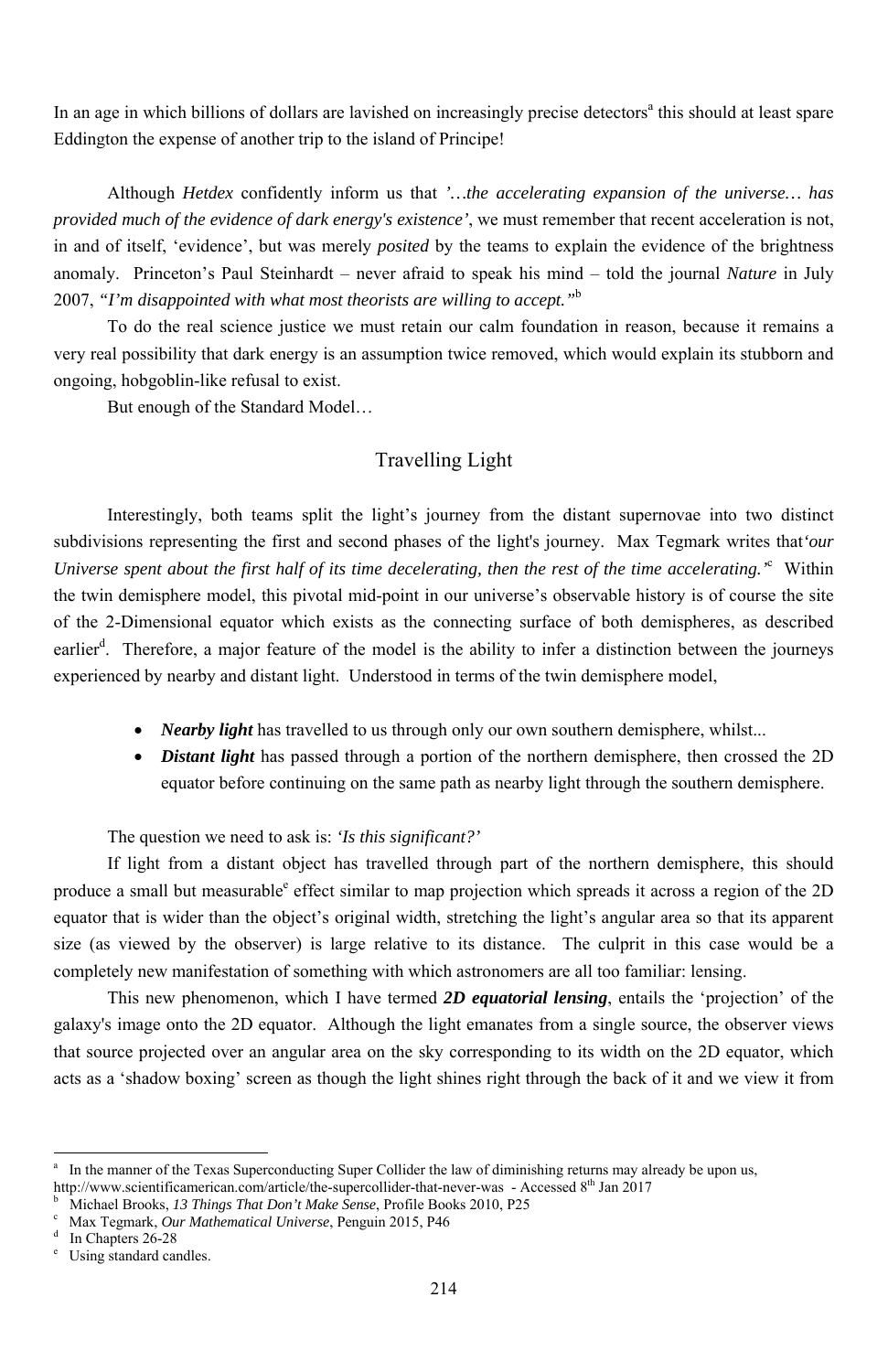the front. This is a vastly scaled-down, localised version of the 'Antarctica effect' we encountered earlier as it smeared the relic radiation of the CMB over the *entire* surface of the observer's 2D equator.



*Fig.1* This shows the position in the sky of the **left edge** of the galaxy. The observer at *Centre B* views it in line with *Centre A*. We now 'roll the balls' (see Chapter 27)...



As an 'everywhere-event' the angular diameter of the CMB is 360º, but the angular diameter of a galaxy must be measured in tiny fractions of arc-seconds because it occupies a particular location<sup>a</sup> within the universe. To illustrate this I use the example of a galaxy located midway through the northern demisphere – about 10 BLY – viewed face-on and (for obvious reasons) greatly exaggerated in size:

*Fig.2* This shows the position in the sky of the **right edge** of the galaxy. With the demisphere surfaces in full contact, the observer at *Centre B* views *both edges* simultaneously in line with *Centre A*. (The dotted line represents the solid line from *Fig.1*)

-

<sup>215</sup>

a The 'south pole' observer at *Centre B* views the object in a 3D position at a specific 2-coordinate longitude + 1-coordinate (onion-skin) latitude between the 2D equator and the 'north pole' origin at *Centre A*.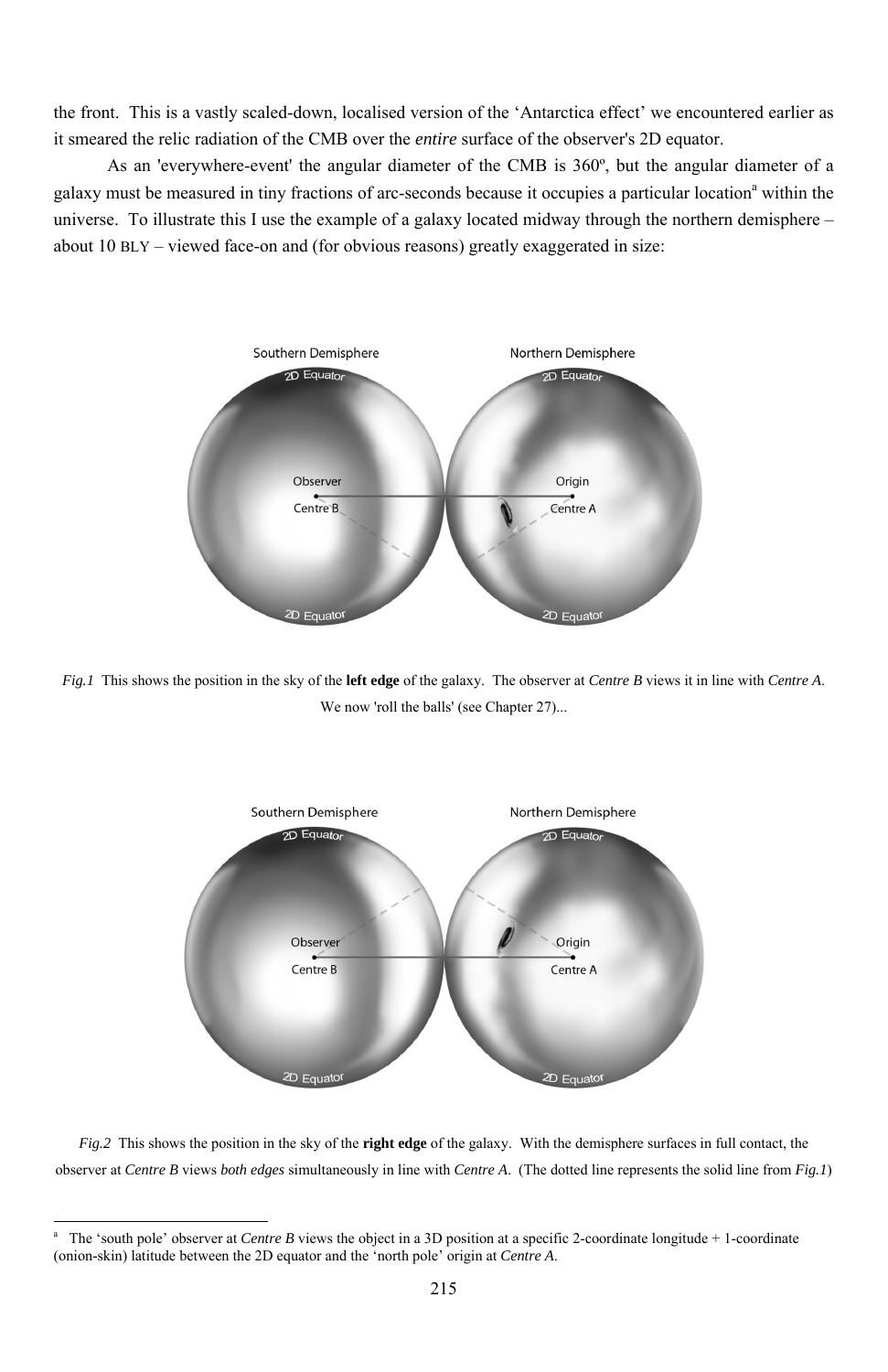

*Fig.3* 2D Equatorial Lensing. Because everything in space is in line with everything else along the *Centre A/B* axis<sup>a</sup>, the observer at *Centre B* views the outer edges of the galaxy 'projected' onto the 2D equator as shown in Figs.1 and 2 above. Thus the observer views the galaxy magnified to the size of the projection. he<br>ar

### Dark No More

larger than it should. Since its light has been spread over a wider area, the inverse square law tells us that it must appear dimmer than it would, were it not magnified. This effect (which is not merely optical, but dimensional) applies to everything located beyond the 2D equator and increases with distance<sup>b</sup>. Of course, galaxies come in all sizes so it is impossible to tell whether a galaxy's luminosity has dimmed, however, using the standard candle of the distant SNe Ia this dimming has already been discerned. As viewed by the observer, the galaxy's angular diameter has been magnified, causing it to appea

anomaly uncovered by the US teams in  $1998 - 2D$  equatorial lensing – without any need to invoke changes to the expansion rate or introduce dark energy, because the high-redshift SNe Ia are not farther away than expected. Thus the twin demisphere model of the universe furnishes us with an explanation for the brightness n<br>e

# Persistent Visibility

normal way, with no lensing<sup>c</sup>. Beyond the 2D equator, a distant galaxy is observed to experience an Summarising, all objects located within the southern demisphere are observed from *Centre B* in th

l

l

2 16

a 3D longitudinal geodesic between the origin at *Centre A* of the northern demisphere and the observer at *Centre B* of the southern demisphere. See Chapter 31 In acco ordance w with our ea arlier *Pac-Man Principle*: As viewed by an observer, the path of light is always along a section of the

b Going exponential at *Centre A*, behaving as the singularity.

c I cannot say for certain. For simplicity I have treated it as though it doesn't and describe this light as 'viewed as is'. However, as the gravitational influence of the northern demisphere acts as a 'negative pressure' throughout the observer's southern (tending to zero at *Centre B* as described in Chapter 37), the effect may in reality be more suffused. Should the twin demisphere model prove Whether 2D equatorial lensing exerts an influence on how light that left from within the observer's own demisphere is viewed, s<br>b<br>re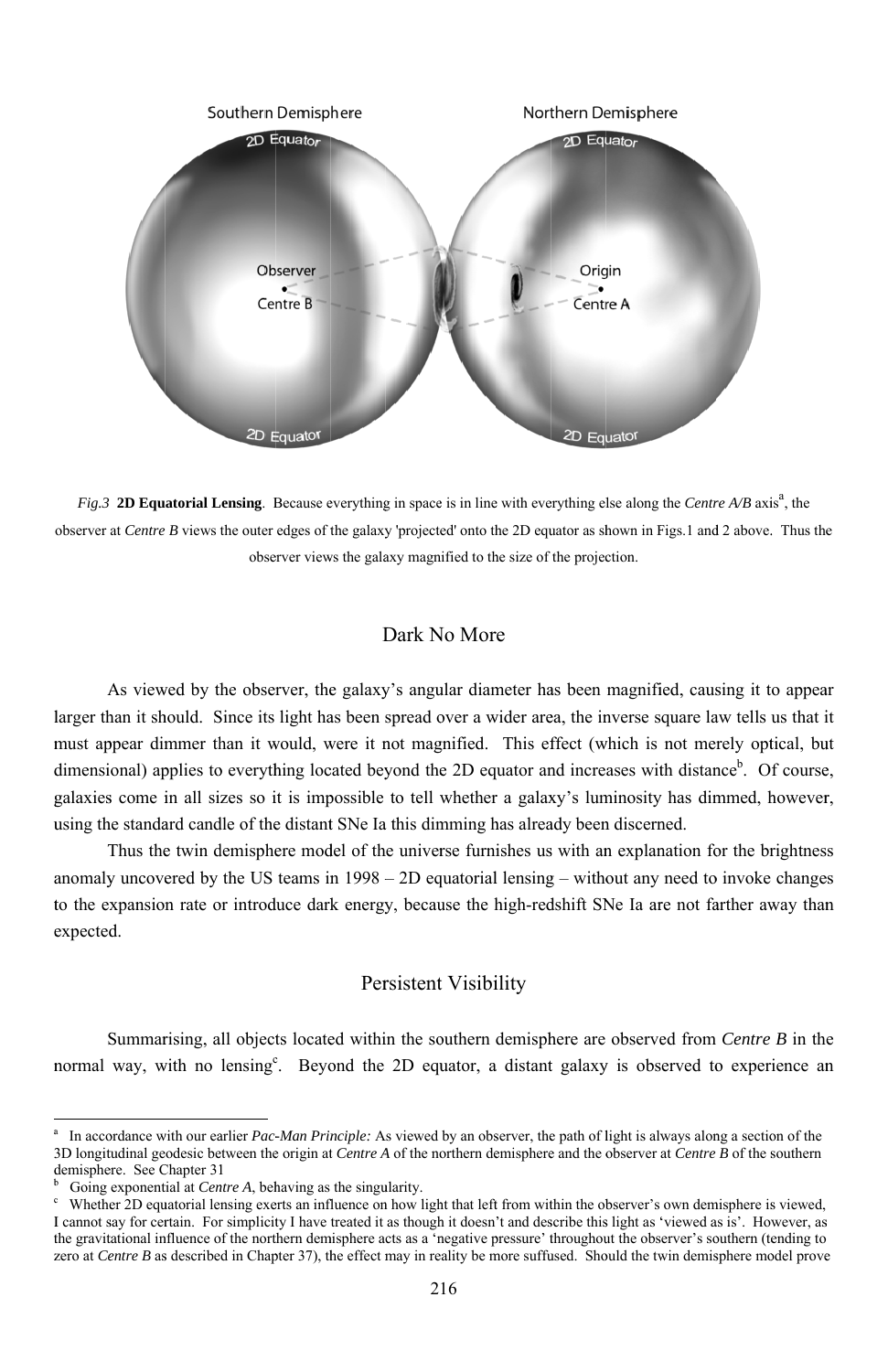increase in angular diameter due to a localised Antarctica effect, the result of projection across the surface of the equator before focussing in on the observer. This dimensional lensing effect increases with distance into the northern demisphere, enabling the largest of the farthest galaxies to remain visible to the observer longer than they ought, although lensing must cause their appearance to become increasingly diffuse, giving the impression that they are larger than they are, and yet dimmer than they ought to be for their redshift.

Online, *The Physicist*<sup>a</sup> mentions that just such an effect is observed,

*'...beyond a certain distance galaxies no longer get smaller (the way things that are moving away should), instead they get redder and stay about the same size independent of distance…'* 

2D equatorial lensing increases with distance, therefore a high-redshift galaxy, although it *should* appear to the observer to grow smaller, experiences greater lensing. This 'staying the same size' is to be expected from an object that is both decreasing and increasing at the same time – decreasing in luminosity with distance, and yet increasing in angular area by the effect of 2D equatorial lensing. The reddening is the redshift increase of this progressively more diffuse, steadily dimming yet ever-visible, extremely distant galaxy.

# The Earliest Galaxies

b http://news.uci.edu/press-releases/parsing-photons-in-the-infrared-uci-led-astronomers-uncover-signs-of-earliest-galaxies - Accessed  $15<sup>th</sup>$  Oct 2015

http://www.theregister.co.uk/2015/09/05/farthest\_away\_galaxy\_detected - Accessed 25<sup>th</sup> Nov 2015

Astronomers tell us that the earliest galaxies behaved differently from those that came later – they were more volatile and their stars passed through their life cycles faster, releasing heavier elements into expanding space to form other stars, galaxies and, ultimately, us and all this amazing world around us. In a Sept 2015 report from UC Irvine on new technologies used with the Hubble Space Telescope to study the signatures of these galaxies from just 500 million years after the Big Bang, cosmologist Asantha Cooray advises,

> *'…these primordial galaxies were very different from the well-defined spiral and disc-shaped galaxies currently visible in the universe. They were more diffuse and populated by giant stars.'* <sup>b</sup>

And commenting on *EGS8p7 Lyman-alpha*, in 2015 the most distant galaxy observed to date, NASA Hubble Post-doctoral Scholar in Astronomy, Adi Zitrin, expressed surprise that we see it at all,

> *'"We expect that most of the radiation from this galaxy would be absorbed by the hydrogen in the intervening space. Yet still we see Lyman-alpha from this galaxy." Caltech graduate student Sirio Belli added that EGS8p7 was "unusually luminous".'* <sup>c</sup>

> > The Cosmic Infrared Background

No doubt the earliest galaxies were different (see *Dimensional v Optical* below), but these observed properties of diffusion of light, persistent visibility and stretching of the electromagnetic spectrum are precisely as predicted by the phenomenon of 2D equatorial lensing.

 correct I have every confidence that my tentative guestimations will be swept aside and the correct position worked out in full by mathematicians.

a http://www.askamathematician.com/2014/03/q-how-can-the-universe-expand-faster-than-the-speed-of-light - Accessed 15th July 2015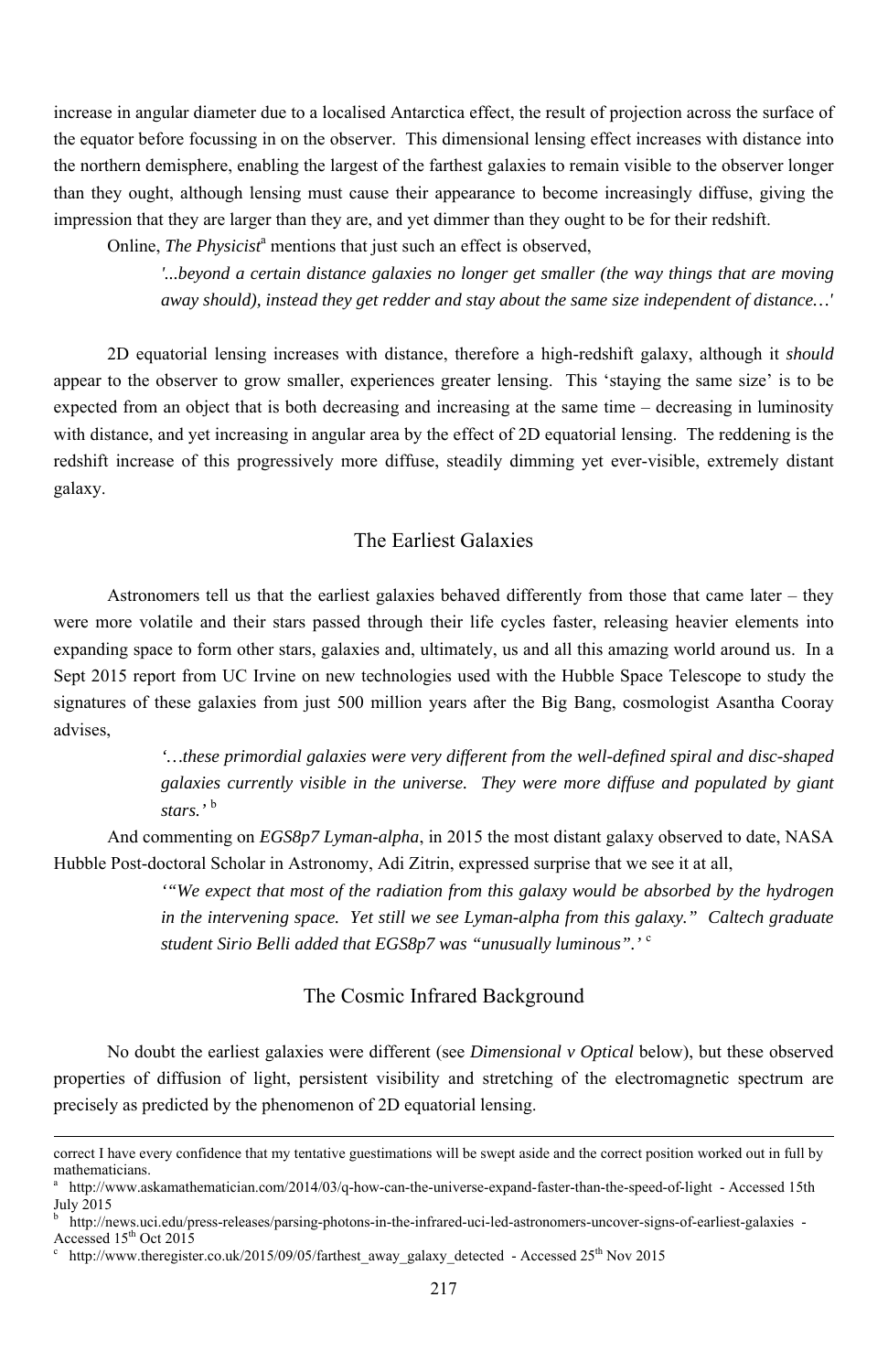From this we might expect that the most distant galaxies in our universe would begin to exhibit exceptionally wide angular diameters across the sky, with corresponding dimming, caused by the increasing angle of projection as they approach the distance of the CMB (and just behind it, *Centre A*). Unfortunately, as physicist Brian Cox reminds us<sup>a</sup>, an era of total darkness lasting around 500 million years known as the 'cosmic dark ages' occurred between the release of the CMB and the lighting up of the first stars which ensures that no record of light survives from that period, 'conveniently' hiding the range over which the increase in dimensional lensing might be observed to go exponential.

> *'Since the CIB is an accumulated light of individual sources there is always a somewhat different number of sources in different directions in the field of view of the observer.'*

However, a clear implication of this scenario is that there may have been no dark ages at all. Instead, just exponential diffusion and dimming into the range where distant light sources become visually undetectable due to their correspondingly increasing angle of projection. In such a case, the cosmic infrared background (CIB) must represent our view of these primordial stars and galaxies – spread transparent around the sky like layers of fine filo pastry by 2D equatorial lensing, and smoothly bridging the look-back time gap – Cox's 'dark ages' – between the visible spectrum and the CMB.

In the general description within *Wikipedia*<sup>b</sup>, the CIB is described as,

*'in some ways analogous to the cosmic microwave background but at shorter wavelengths',*  And also,

Data from these individual but accumulated light sources – occupying the frequency range between the CMB and the earliest, most distant visible objects – is (as Max Tegmark might say!) in beautiful agreement with the prediction of the twin demisphere model, caused by the increasing angle of projection with distance of 2D equatorial lensing. In their day, galaxies inhabiting the half billion year 'dark age' zone may have been just as bright in the visible spectrum as any that would follow, with extremely powerful star formation going perhaps right back to the 'last scattering'.

# Dimensional v Optical

But, again, there is an elephant in the room… a particularly talkative elephant which is now asking the question, *'So if the stretching of the CMB is largely a lensing effect, how does this square with all the data which confirms the heat and nucleosynthesis of the Big Bang?'*

 This is where it all gets seriously counter-intuitive because, unlike conventional optical and relativistic lensing effects such as gravitational lensing, what 2D equatorial lensing shows us out there in the universe, although 'lensed', is also real. It happened. This is what I was getting at earlier by making a clear distinction at the outset between the *ordinary* effects of light – optical phenomena of reflection, refraction

etc. – and *dimensional* effects of light.

-

The universe out there is very real indeed, not in the straightforward objective sense with which we are familiar, but as a 3D spherical cross-section of the 4D hypersphere as viewed from a centre by an observer in accordance with the *Flatland*-derived 'Edge-On' Principle<sup>c</sup>. As discussed in the last chapter, when the observer at *Centre B* views dimensional lensing in the northern demisphere, he or she may gather data (e.g. on the abundance of hydrogen, helium and lithium in the early universe) which, although the

<sup>218</sup>

b <sup>b</sup> https://en.wikipedia.org/wiki/Cosmic\_infrared\_background - Accessed 3<sup>rd</sup> Oct 2016<br><sup>c</sup> The 'Edge-On' Principle: Each dimension is viewed from within itself one dimension

a Brian Cox, *Wonders of the Universe*, HarperCollins 2011

*The 'Edge-On' Principle:* Each dimension is viewed from within itself one dimension lower.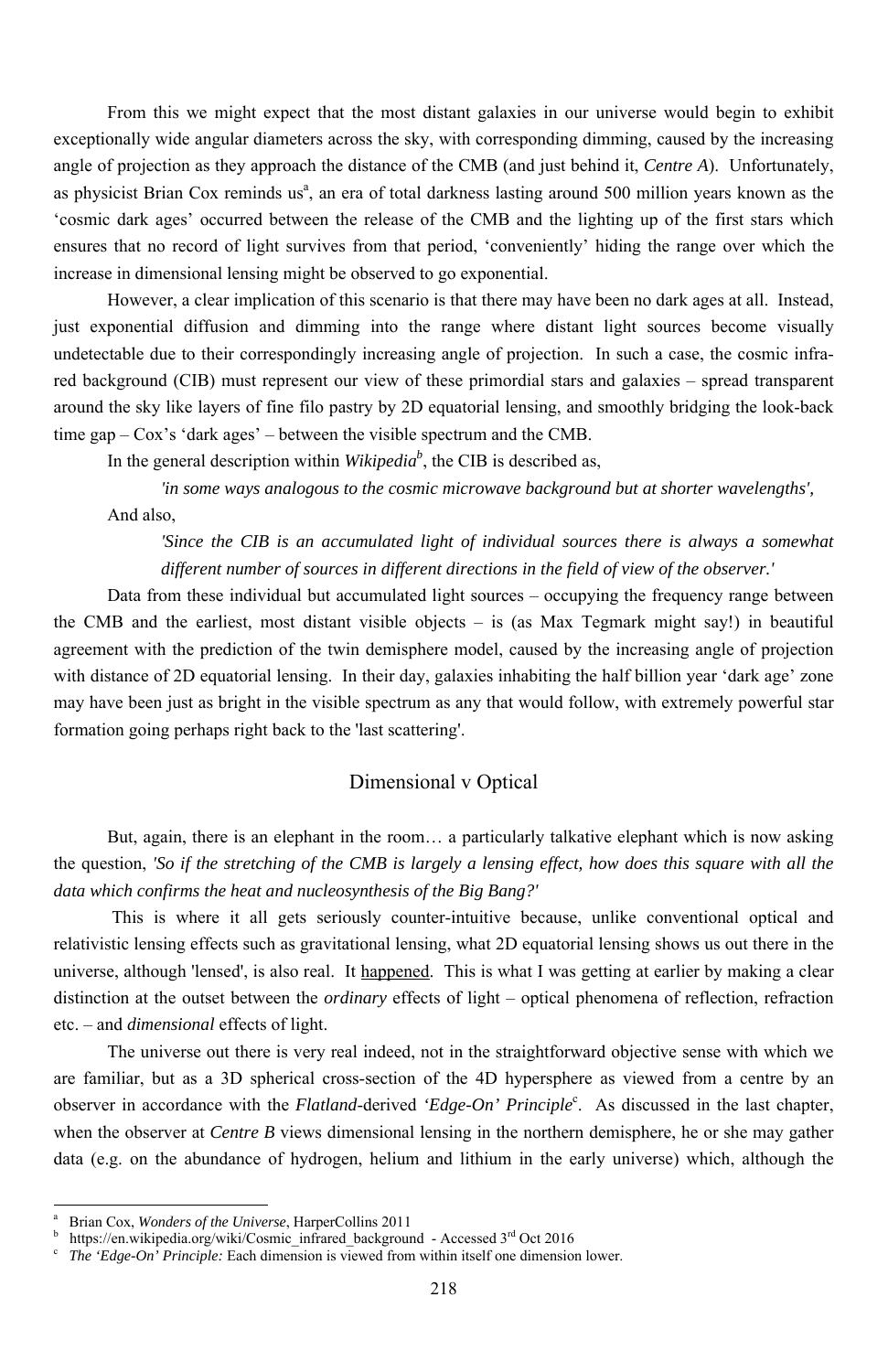product of an observer-centric experience of dimensional lensing, actually happened. This is not at all easy to get one's head around because the relationship between observer and observed loses all objectivity as one approaches the singularity – a process which begins less than a millimetre from your face!  $a$ 

Alister McGrath of Oxford University recounts how when he first began to study Quantum theory in 1971 he was *'deeply challenged by its counterintuitive ideas, such as wave-particle duality.'* He continues,

> *'However, I soon came to see that what was counterintuitive for me was intuitive for those who were used to seeing the world through a quantum lens. My problem was that I was approaching quantum theory with a concept of rationality shaped by my experience of the everyday world…'* <sup>b</sup>

In precisely the same way we must let go of the everyday world as we approach observer-centricity, because it alters everything out there, dictating *not only how it appears to us, but what it has been through on the way to what it is to us now*. In *New Scientist*, whilst discussing a problem relating to Quantum Mechanics, physicist Joe Polchinski of UC Santa Barbara observes a general principle:

> *"In the history of science, things that seemed absolute in many important cases have turned out to be not absolute."* <sup>c</sup>

Einstein's breakthrough insight into the way the universe really works has destroyed forever the notion that what we see is what we get. In spite of the fact that there exists a mountain of observational data, the universe may not necessarily be interpreted solely by means of our natural physical senses.

- b <sup>b</sup> Alister McGrath, *Inventing the Universe*, Hodder & Stoughton 2015, P176 <sup>c</sup> *Entangled Universe* Anil Ananthaswamy *New Scientist*  $7<sup>th</sup>$  Nov 2015
- *Entangled Universe, Anil Ananthaswamy, New Scientist*, 7<sup>th</sup> Nov 2015

Dimensional (i.e. 2D equatorial) lensing obeys dimensional principles rather than purely optical laws because, living as we do in our reference frame at the centre of only one demisphere, *the journey of distant light through both demispheres is impossible in terms of our natural 3D experience of length, width and height*. We must therefore brace ourselves for the prospect that a considerable element of counter-intuitivity may boggle our minds in a way not dissimilar to the workings of Special Relativity or the Quantum world.

Ultimately, the best way to describe all this will be through mathematics, at which point, sadly but necessarily, it will only be comprehensible to the specialists. That is the price of precision. But here, in fledgling form, we are all able to explore it conceptually. This is *dimensional* lensing – the lens which *actually grows the bug* – and it goes to the very heart of physics.

Ethan Siegel suggests,

<sup>-</sup>

*'…it's possible that something happened to this light during their [the photons'] incredible travels from great distances to our eyes.'* <sup>d</sup>

I propose that 2D equatorial lensing happened.

d https://medium.com/starts-with-a-bang/ask-ethan-83-what-if-dark-energy-isn-t-real-dd8b0a776704#.fvvxuztvh - Accessed 25<sup>th</sup> Nov 2015

a Although, like the effects of Relativity on velocity, this remains virtually insignificant over the greater part of the distance. The reason for this is that dimensional lensing is relativistic, the product of SR (*Centre A/B*) and GR (*Centre B/B*) as described in Chapter 35.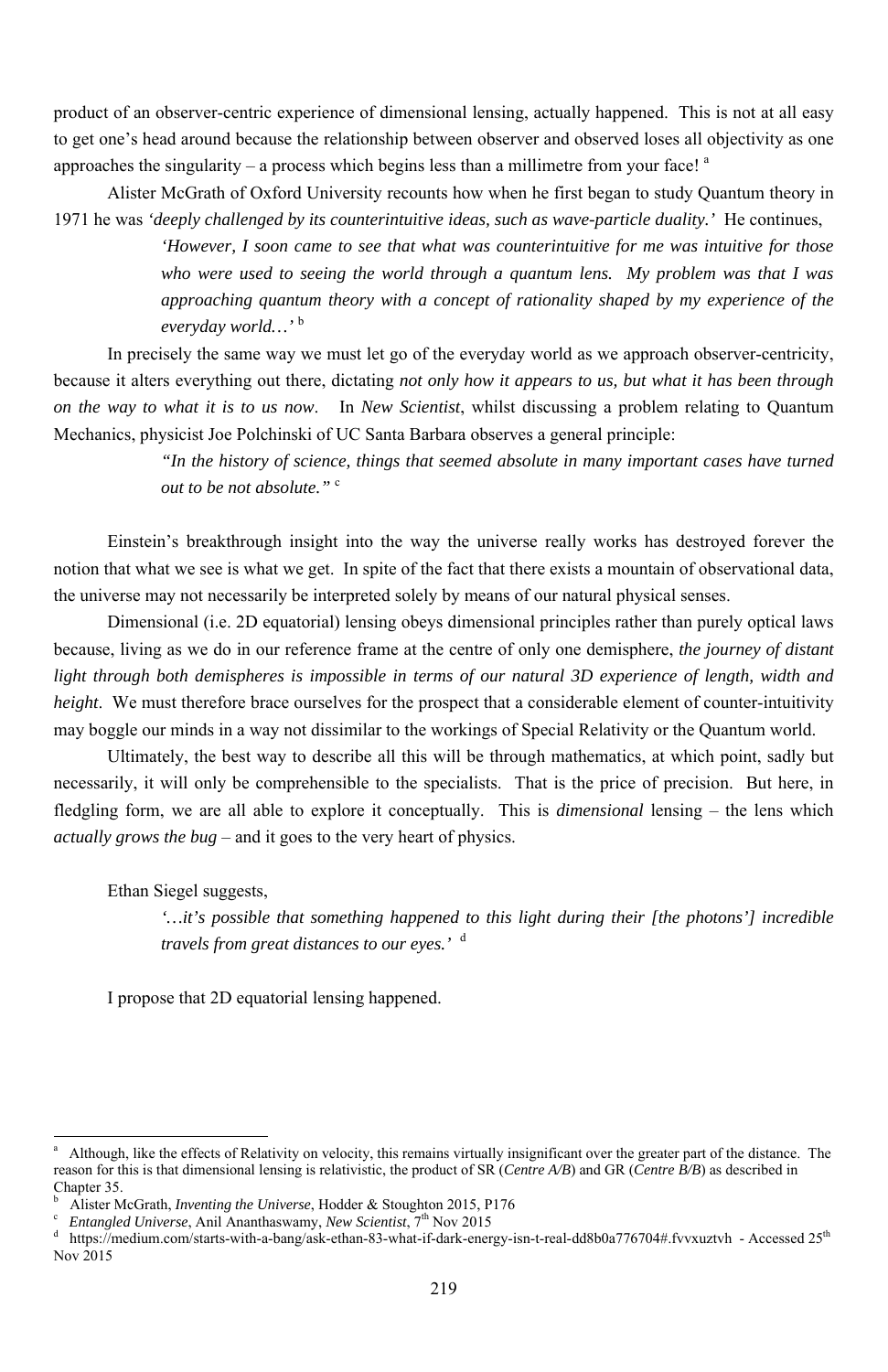# 'Lateral' Redshift

Quite scarily, 2D equatorial lensing may  $-$  indeed must  $-$  play tricks with redshift<sup>a</sup>. As I understand it, the twin demisphere model appears to suggest that redshift may take several forms:

1) 'Linear' redshift due to expansion, and/or

2) 'Lateral' redshift due to 2D equatorial lensing.

The first of these is 'normal' redshift, caused by the expansion of space through which light is observed to have passed. The second may be a new phenomenon by which, because the twin demispheres share a surface, distant light arrives at us having been 'lensed at source'. This would be a dimensional phenomenon originating in the hypersphere's 4D geometry whereby light is viewed by the observer as having been 'emitted in a stretched state'.

However, it is also perhaps most likely to be:

3) Gravitational redshift.

Clearly, if 2D equatorial lensing along the half circumference path $<sup>b</sup>$  between origin and observer</sup> stretches not merely the angular size of an object in the sky but its wavelength, it must hold profound implications for our understanding of the universe. This is particularly poignant when we consider that we observe levels of redshift which have reduced relic radiation to microwaves and a temperature marginally above absolute zero.

As discussed in Chapter 37, if half the universe's entire gravitational pull relates to the northern demisphere, there is bound to be a considerable effect on the observer from the stretching of the wavelength of distant light due to Relativity.

The first applies to the journey of all light (as discussed over previous chapters), whilst the second applies only to light which travelled through our opposite demisphere (as discussed in this chapter) $\text{c}$ .

I make no pretence to understand it fully, but I believe the key to redshift lies in the outworking of *Centre A/B recession* coupled with *Centre B/B propagation* (see Chapter 35, The Information Lag). It is highly possible, in my opinion, that this could present us with scenarios requiring new physics to describe.

### Behind the Glass Curtain

Within the twin demisphere model, two separate but connected phenomena occur together to generate the observer's experience of expansion, namely:

- Expansion due to *Centre A/B* recession, and
- 
- Expansion due to 2D equatorial lensing.

-

c The precise way that these two effects combine may be fairly subtle.

a I confess reticence at even suggesting this – like someone just handed me a crocodile and said, *"Hold this, I'm just nipping out to the shop."*

b See Chapter 30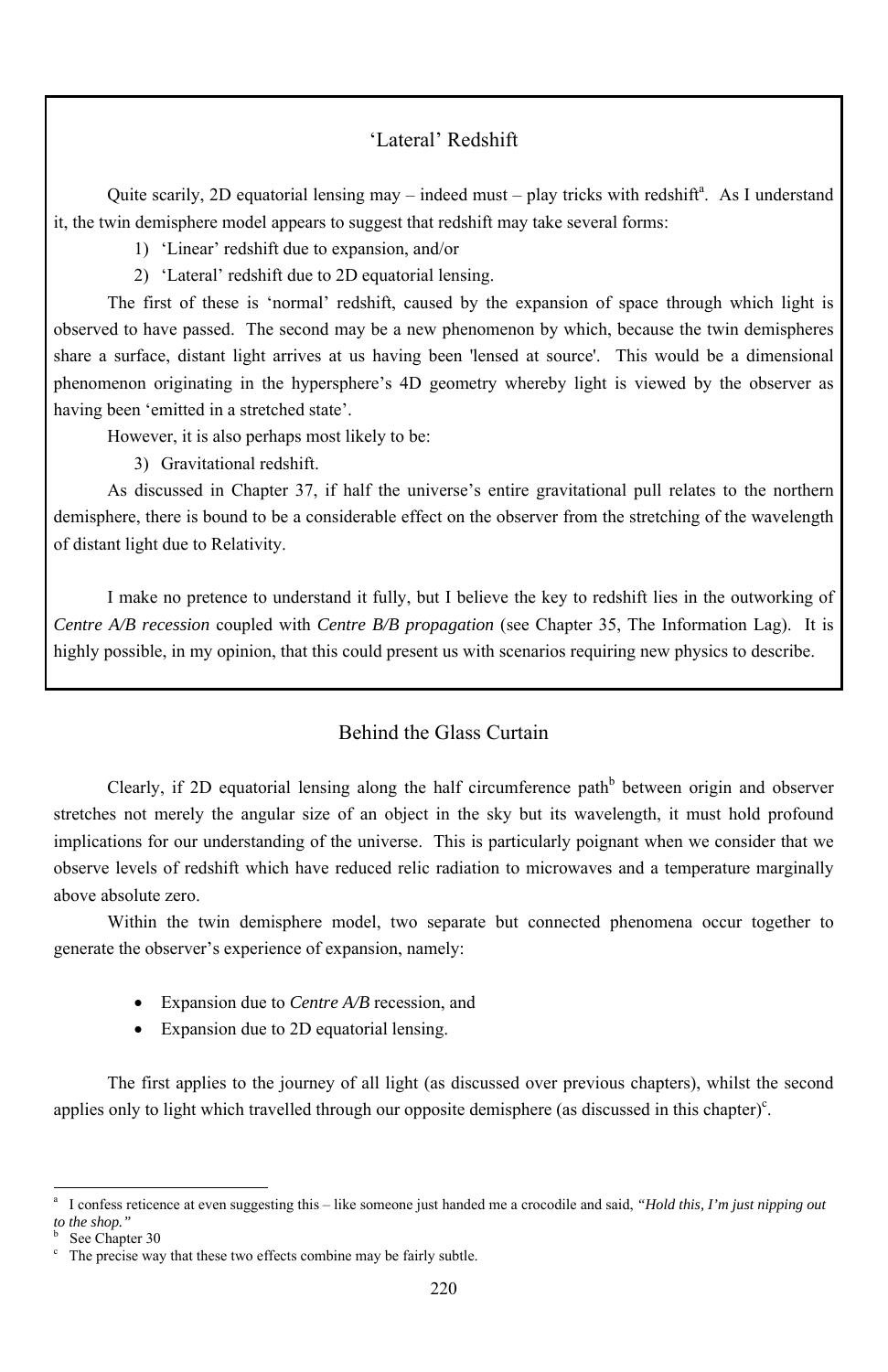



At the moment we consider most distant redshift to be produced by expansion<sup>a</sup>, however, if a form of 'compound redshift' is generated by the combination of these two it may require a serious overhaul of cosmic distance and, by implication, look-back time and the age of the universe, which could conceivably be out by several billion years<sup>b</sup>.

Since the *Hetdex* 3D map of the observable universe out at 9 to 11 BLY will be a map of a considerable portion of the inside of the northern demisphere as viewed from the southern, I would anticipate it turning up a shedload of perplexing anomalies to add to the collection, all of which may find a reasonably straightforward explanation in terms of the twin demisphere model – if anyone is willing to accept it!

The universe behaves overall according to the constraints of its shape, and its shape is governed by its dimensional relationship to everything in which it consists. Einstein initiated humanity's first few tentative steps into this from our 3D viewpoint with his *'four-dimensional continuum'* and we have all rested on his laurels, happy that the universe is *somehow* 4D. However – perhaps in an effort to prevent all the last remaining comfort blankets being pulled away from beneath our confidently deterministic feet – cosmologists have not yet taken on board the full implications of a 4-Dimensional viewpoint.

-

<sup>221</sup>

a Although questions have always hung over the precise causes of redshift.

b Though, I stress, not enough to render the Earth just 6,000 years old!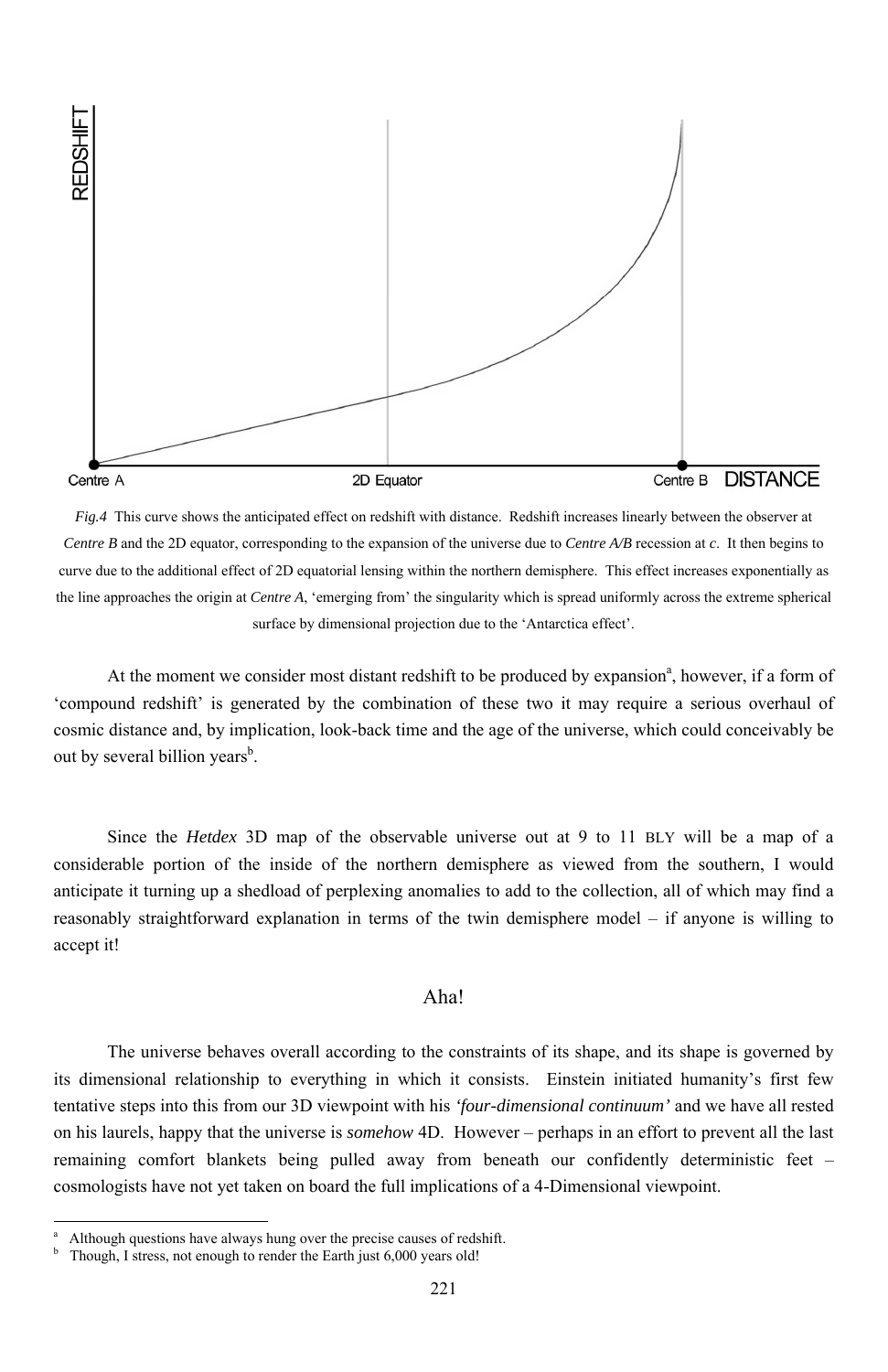I believe the time has come to replace our somewhat piecemeal approach to the implications of our universe's 4D shape with something more definite (piecemeal in the sense that questions float around untethered such as… whether or not the universe is a hypersphere, whether or not the block universe exists, whether time may only be understood philosophically, etc...??)

*Reflection*... It is also highly likely that all these effects could be accounted for by existing effects of Relativity at work within the model, by the gravitational redshift of the northern demisphere.

Before we go on to look at whether the dimensional model can throw light on the Big Bang itself, I leave you with the words from 2003 of Nobel laureate Saul Perlmutter of UC Berkeley, leader of the Supernova Cosmology Project, one of the teams that discovered the Type Ia supernovae brightness/redshift anomaly,

The observer views the universe as a ball within a ball. The radius of the inner ball (the southern demisphere) is half the total radius to the surface of the observable universe. The surface of the inner ball, which Einstein termed the *'world-radius'*, behaves as a 2D equator. This equator is also the surface of the outer ball (the northern demisphere as it might theoretically be viewed from within itself) although, to the observer at *Centre B*, the northern demisphere appears 'turned inside out' as a spherical outer shell, with its 'mirror image' surface spread across the 2D equator (see the 'rolling balls' experiment of Chapter 27). This presents the observer with the dimensional 'illusion' of the centre of the northern demisphere as a single point (*Centre A*) projected by the 'Antarctica effect' over the entire surface of the observable universe.

*'We live in an unusual time, perhaps the first golden age of empirical cosmology. With advancing technology, we have begun to make philosophically significant measurements. These measurements have already brought surprises. Not only is the universe accelerating, but it apparently consists primarily of mysterious substances. We've already had to revise our simplest cosmological models. Dark energy has now been added to the already perplexing question of dark matter. One is tempted to speculate that these ingredients are add-ons, like the Ptolemaic epicycles, to preserve an incomplete theory. With the next decade's new experiments, exploiting not only distant supernovae, but also the cosmic microwave background, gravitational lensing of galaxies, and other cosmological observations, we have the prospect of taking the next step toward that "Aha!" moment when a new theory makes sense of the current puzzles.'* <sup>a</sup>

-

### The Twin Demisphere Model, Summarised

The universe exists as the spherical 3D cross-section of a 4D hypersphere (the block universe), breaking down into the two hemispheres (demispheres) of a hypersphere, with the origin located at *Centre A* and the observer at *Centre B*. b

<sup>222</sup>

a http://www-supernova.lbl.gov/PDFs/PhysicsTodayArticle.pdf - Accessed 8<sup>th</sup> Jan 2017

b In mathematical terms, the 'twin demisphere model' describes the observable universe as a 3-sphere, the surface of a 4-ball, consisting of northern and southern 3-hemispheres with origin and observer located at opposite poles (antipodes).